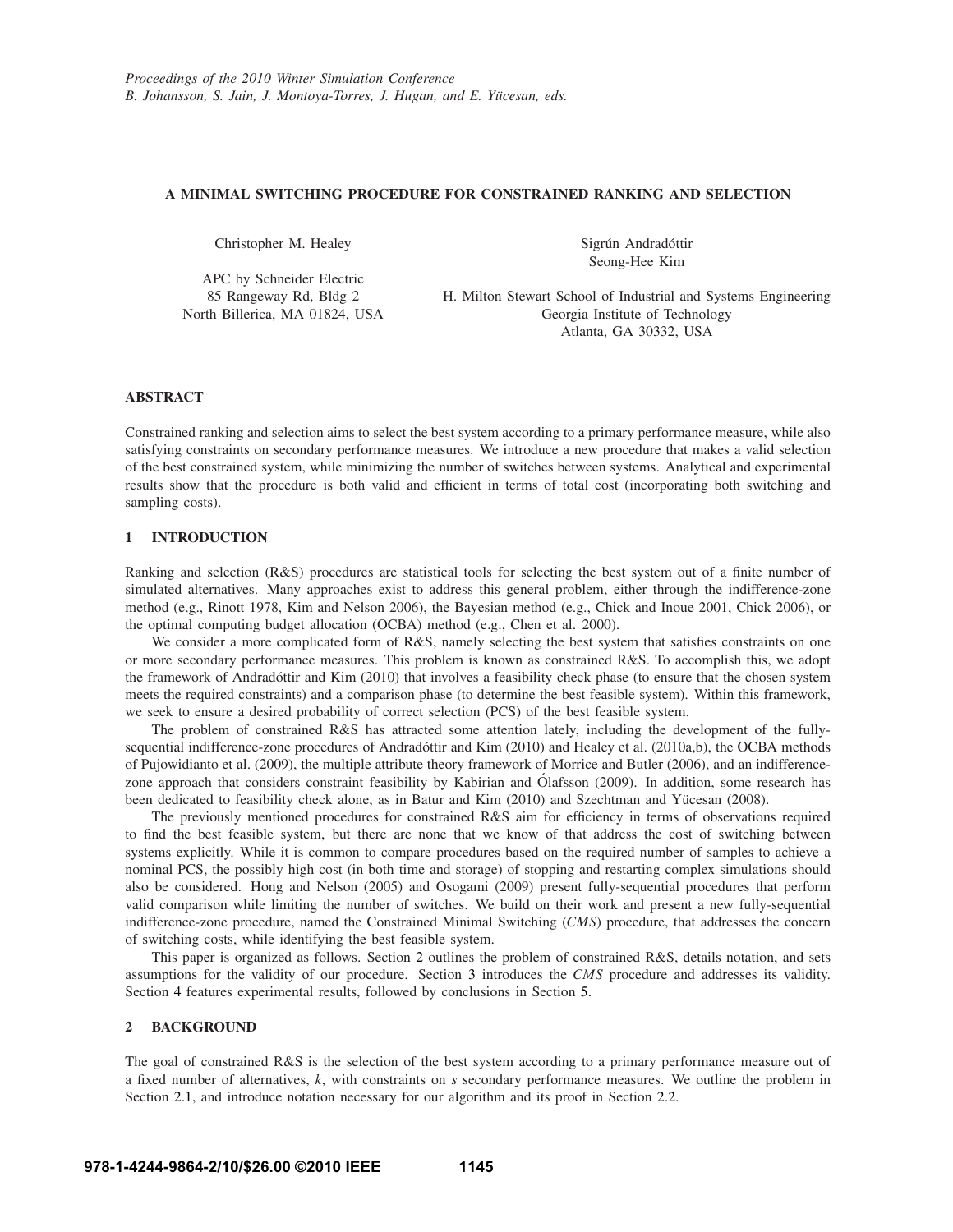#### **2.1 Problem Formulation**

Let  $(X_{in}, Y_{i1n}, \ldots, Y_{isn})$  be the *n*th observation of the *i*th system for the primary performance measure and *s* secondary performance measures. We consider the set of all possible systems  $S = \{1, \ldots, k\}$ . We let  $x_i = E[X_{in}]$  and  $y_{i\ell} = E[Y_{i\ell n}]$  be the mean values of the primary and secondary performance measures for each system  $i \in S$  and constraint  $\ell = 1, \ldots, s$ . Therefore our objective is to determine which system has the best primary performance measure, while also satisfying all constraints:

$$
\arg \max_{i \in S} x_i
$$
  
s.t.  $y_{i\ell} \le q_{\ell}$  for all  $\ell = 1,...,s$ .

We let  $\sigma_{x_i}^2 = \text{Var}[X_{in}]$  for all *i* and  $\sigma_{y_i}^2 = \text{Var}[Y_{i\ell n}]$  for all *i* and  $\ell$ . The relationship between performance measures is governed by the following assumption. The normality of data is a common assumption achieved through within-replication averages or batched means (Law and Kelton 2000).

**Assumption 1.** *For each*  $i = 1, 2, \ldots, k$ ,

$$
\begin{bmatrix} X_{in} \\ Y_{i1n} \\ \vdots \\ Y_{isn} \end{bmatrix} \stackrel{iid}{\sim} MN \left( \begin{bmatrix} x_i \\ y_{i1} \\ \vdots \\ y_{is} \end{bmatrix}, \Sigma_i \right) n = 1, 2, \dots
$$

*where iid* ∼ *denotes independent and identically distributed, MN denotes multivariate normal, and* Σ*<sup>i</sup> is the* (*s*+1)×(*s*+1) *covariance matrix of the vector*  $(X_{in}, Y_{i1n}, \ldots, Y_{isn})$ *.* 

The procedure detailed in this paper utilizes the indifference-zone method for both the feasibility check and comparison phases. For all systems involved in the simulation, we designate the indifference-zone parameter,  $\delta$ , as the smallest significant difference between systems' primary performance measures. So, we are "indifferent" between systems that have means within  $\delta$  of each other.

Likewise, we consider the tolerance level  $\varepsilon_\ell$  to be the smallest significant difference between  $y_{i\ell}$  and  $q_\ell$ . Therefore, we can place all systems into three sets in terms of feasibility. If system *i* is in  $S_D$ , the set of desirable systems, then  $y_{i\ell} \le q_{\ell} - \varepsilon_{\ell}$  for all  $\ell = 1, \ldots, s$ .  $S_U$  is the set of undesirable systems where at least one secondary performance measure,  $y_{i\ell}$ , is infeasible, so that  $y_{i\ell} > q_{\ell} + \varepsilon_{\ell}$ . All systems not in  $S_D$  or  $S_U$  fall into  $S_A$ , the set of acceptable systems.

**Assumption 2.** Let  $x_{[b]} \ge x_i + \delta$  for all  $i \in S_D \cup S_A \setminus \{[b]\}$ , where  $[b]$  is the index of the best feasible system.

Under Assumption 2, we let CS be the correct selection event that system  $[b]$  is declared feasible and all systems in  $S \setminus \{b\}$  are eliminated. If all systems are infeasible, then CS is the event that all systems in *S* are eliminated. We desire to ensure a nominal PCS at least  $1-\alpha$ .

#### **2.2 Notation and Assumptions**

We present the following notation:

 $n_0$  = the first-stage sample size;

 $S_{X_{ij}}^2$  = the sample variance of the paired difference of  $\{X_{i1},...,X_{in_0}\}\$  and  $\{X_{j1},...,X_{jn_0}\}\;$ ;

 $S_{Y_{i\ell}}^2$  = the sample variance of  $\{Y_{i\ell 1},...,Y_{i\ell n_0}\}$  (the  $\ell$ th constraint of system *i*);

$$
Y_{in} = (Y_{i1n}, Y_{i2n}, \ldots, Y_{isn})^T;
$$

 $R(r; a, b, d) = \max\{0, \frac{bd}{2a} - \frac{a}{2}r\}$ , for  $a, b, d \in \mathbb{R}^+$  and  $a \neq 0$ ;

 $CS_i$  = the event that a good selection is made in pairwise comparison of systems *i* and [*b*], for any  $i \in S_D \cup S_A$  with  $x_{[b]} \geq x_i + \delta;$ 

 $CD_i$  = the event that correct decision is made on the feasibility of system  $i \in S$  (when  $i \in S_A$ ,  $CD_i$  can be infeasible or feasible);

 $\beta_1$  = the error of an individual feasibility check for one performance measure of one system;

 $\beta_2$  = the error of an individual comparison between two systems.

With this notation, we now present two assumptions that govern good feasibility check and comparison phases. Assumptions 3 and 4 ensure that feasibility check and comparison are handled in a valid manner.

**Assumption 3.** *The systems are simulated independently, and the feasibility check phase guarantees*  $Pr\{\cap_{i\in S'} CD_i\}$  $(1-s\beta_1)^t$  *for any*  $1 \le t \le k$  *and any subset*  $S' \subseteq S$  *with cardinality t, (i.e.,*  $|S'| = t$ *) under s constraints.*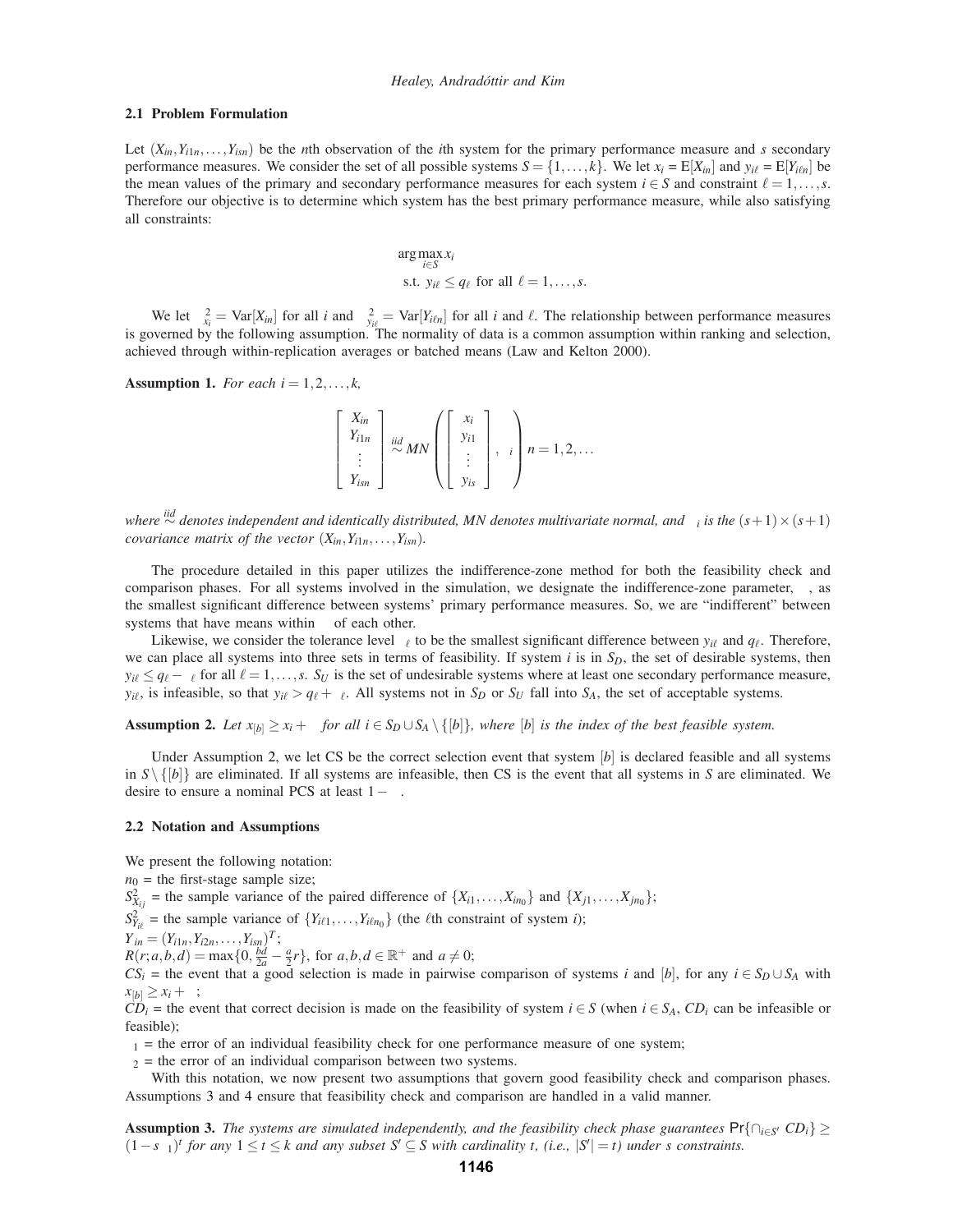**Assumption 4.** *The systems are simulated independently, and the comparison phase guarantees*  $Pr\{\cap_{i\in S'} CS_i\} \geq (1-\beta_2)^t$ *for any*  $1 \le t \le k-1$  *and any subset*  $S'$  *of*  $\{i \in \{1,\ldots,k\} : x_i \le x_{[b]} - \delta\}$  *with cardinality t (i.e.,*  $|S'| = t$ ).

### **3 THE CONSTRAINED MINIMAL SWITCHING PROCEDURE**

In this section, we present a new approach for constrained R&S, namely *CMS*, that minimizes the cost of switching from one system to another. This cost is often not factored into R&S studies, but it can comprise a large portion of the computation time, as discussed in Hong and Nelson (2005) and Osogami (2009). The feasibility check phase of *CMS* is performed by the  $F_B^I$  procedure of Batur and Kim (2010) (with  $c = 1$ ), a general, fully-sequential, and valid method for determining feasibility of multiple constrained performance measures. The comparison phase of *CMS* is performed by the *MSS* procedure of Hong and Nelson (2005), modified as described in their Remark 3. The procedure will visit each system at most once after the first stage. To achieve this, at least one system must receive a large number of samples, the maximum necessary to complete comparison with all other systems. Therefore, we expect this algorithm to be conservative in terms of observations, but a good choice if switching costs are high.

The *CMS* procedure consists of three steps, namely sorting the systems by primary performance measure after the first-stage of sampling, performing feasibility check on systems according to their sorted order to find the initial guess for the best feasible system (*B*), and then comparing the current guess for the best feasible system (*B*) with the next best available system (*A*), until no systems remain. Sampling occurs for only the next best available system *A*. Each successive system *A* is simultaneously tested for feasibility and compared to *B*. System *A* can become the current guess for best feasible system only if it is found feasible and superior to system *B*. If one of these conditions is found not to be true, *A* is eliminated, a new *A* is chosen to be the next available system, and sampling shifts to the new system *A*. This proceeds until all available systems are eliminated by comparison or feasibility check.

### **Procedure [***CMS* **for Multiple Constraints]**

- **Setup:** Select the overall confidence level  $1/k \leq 1-\alpha < 1$  and first–stage sample size,  $n_0 \geq 2$ . Choose  $\delta$ ,  $\varepsilon_\ell$ , and  $q_\ell$ for  $\ell = 1, 2, ..., s$ . Let  $\eta_1 = \frac{1}{2}((2\beta_1)^{-2/(n_0-1)} - 1)$  and  $\eta_2 = \frac{1}{2}((2\beta_2)^{-2/(n_0-1)} - 1)$ , where  $\beta_1 = \beta_2/s$  and  $\beta_2$  is the unique solution to the equation  $\beta_2 + 2[1-(1-\beta_2)^{(k-1)/2}] = \alpha$ .
- **Initialization:** Let  $h_1^2 = 2\eta_1(n_0 1)$  and  $h_2^2 = 2\eta_2(n_0 1)$ . Obtain  $n_0$  observations  $X_{in}$  and  $Y_{in}$  from each system  $i \in S$ . For all *i* and  $\ell$ , compute the estimators  $S_{Y_{i\ell}}^2$ . Similarly, for all *i* and  $j \neq i$ , compute the estimator  $S_{X_{ij}}^2$ . Also compute *N<sub>ij</sub>* for all *i*, *j* ∈ *S* and *i*  $\neq$  *j*, where

$$
N_{ij} = \max\left\{n_0, \left\lceil \frac{h_2^2 S_{X_{ij}}^2}{\delta^2} \right\rceil \right\}
$$

and  $\lceil \cdot \rceil$  is the ceiling function. Let  $SI_i = \emptyset$  be the set of systems inferior to system *i* in terms of the primary performance measure. Let  $K_i = \emptyset$  be the set of constraints found to be feasible for system  $i \in S$  and let the set of contending systems include all systems,  $M = S$ . The procedure will require the calculation of the maximum samples required for system *i* to complete comparison with all systems remaining in contention:

$$
N_i = \max_{j \in M \setminus (SI_i \cup \{i\})} N_{ij}.
$$
\n(1)

Set the observation counters  $r_i = n_0$  for all *i*.

### **Finding a Feasible System:**

**Initial Sorting:** Sort the systems in *M* based on the first-stage sample means  $\bar{X}_i = \frac{1}{n_0}$  $\sum_{n=1}^{n_0} X_{in}$ . Let *B* and *A* be the systems in *M* with the best and second-best first stage sample means.

**Initial Screening for Comparison**: Compare all systems  $i \neq j$  in *M* based on  $n_0$  samples. If

$$
\sum_{n=1}^{n_0} X_{in} \ge \sum_{n=1}^{n_0} X_{jn} + R(n_0; \delta, h_2^2, S_{X_{Bj}}^2),
$$

then add *j* to  $SI_i$ . Compute  $N_B$  using (1). **Initial Feasibility Check:** For system *B* and  $\ell \notin K_B$ , if

$$
\sum_{n=1}^{r_B} (Y_{B\ell n} - q_\ell) \geq R(r_B; \varepsilon_\ell, h_1^2, S_{Y_{B\ell}}^2),
$$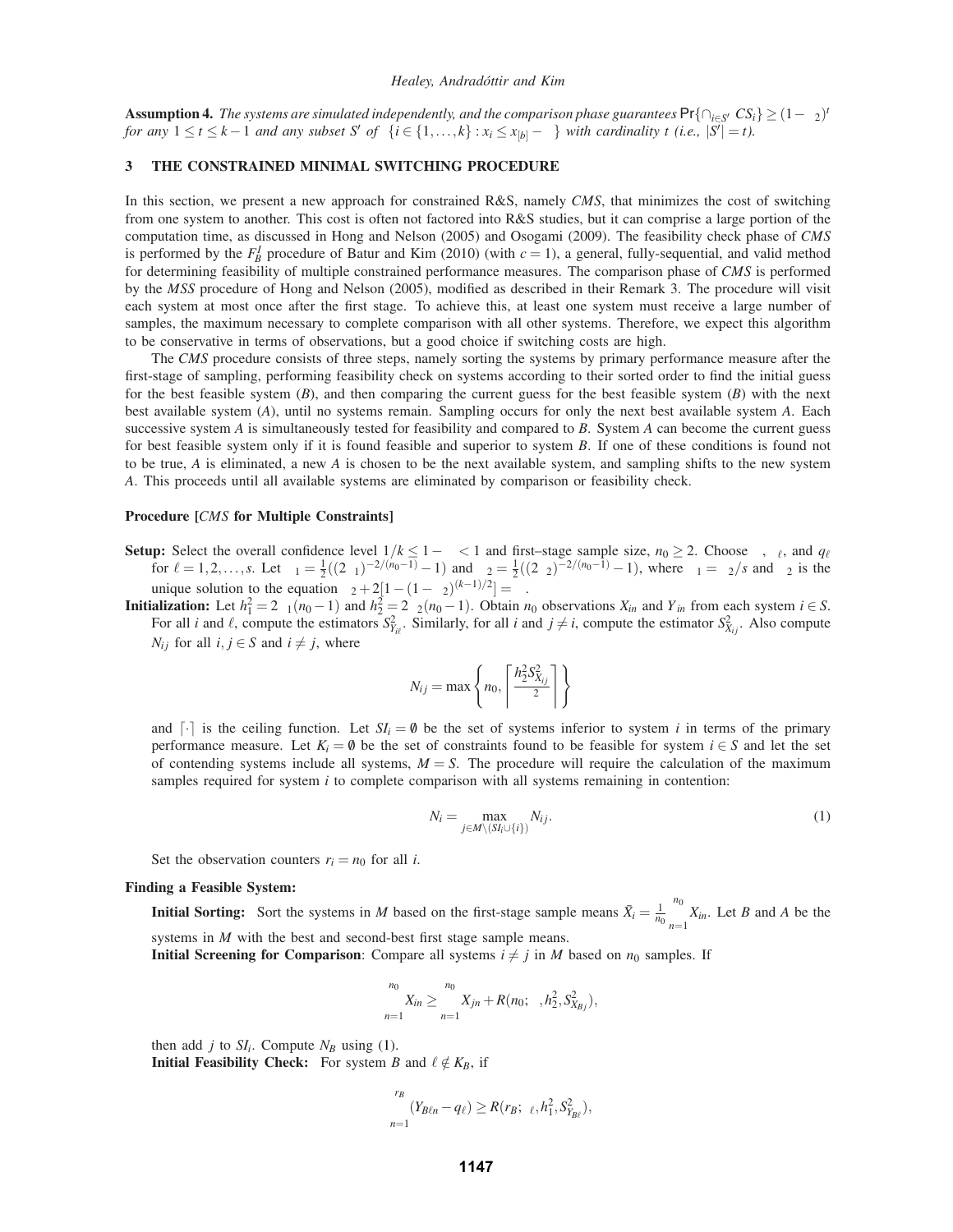declare *B* to be infeasible. Else if

$$
\sum_{n=1}^{r_B}(Y_{B\ell n}-q_\ell)\leq -R(r_B;\varepsilon_\ell,h_1^2,S^2_{Y_{B\ell}}),
$$

add  $\ell$  to  $K_B$ . If  $|K_B| = s$ , declare *B* to be feasible, remove all systems in  $SI_B$  from *M*, and update *A*, if necessary. **Stopping Rule:** If *B* is feasible and  $|M| = 1$ , declare *B* as the best feasible system. If *B* is infeasible and  $|M| = 1$ , then no feasible systems exist. If *B* is feasible and  $|M| > 1$ , proceed to **Feasibility and Comparison of** *A* with *B*. If *B* is infeasible and  $|M| > 1$ , then remove *B* from *M*, set  $B = A$ , compute  $N_B$  using (1), let *A* be the best system in  $M \setminus \{B\}$  if  $M \setminus \{B\} \neq \emptyset$ , and proceed to **Initial Feasibility Check**. Otherwise, take an additional sample from system *B*,  $X_{B,r_B+1}$  and  $Y_{B,r_B+1}$ , and set  $r_B = r_B + 1$ . If  $r_B = N_B$ , store  $\sum_{n=n_0+1}^{N_B} X_{Bn}$ . Go to **Initial Feasibility Check**.

### **Feasibility and Comparison of** *A* **with** *B***:**

**Sampling for Comparison:** Find  $N_A$  using (1). If  $r_B < N_B$ , take an additional  $N_B - r_B$  observations from system *B* and set  $r_B = N_B$ .

**Comparison:** If  $B \notin SI_A$  and

$$
\frac{r_A - n_0}{N_B - n_0} \sum_{n=n_0+1}^{N_B} X_{Bn} + \sum_{n=1}^{n_0} X_{Bn} \ge \sum_{n=1}^{r_A} X_{An} + R(r_A; \delta, h_2^2, S_{X_{BA}}^2),
$$

then remove *A* from *M* and go to **Stopping Rule**. If  $B \notin SI_A$ ,

$$
\frac{r_A - n_0}{N_B - n_0} \sum_{n=n_0+1}^{N_B} X_{Bn} + \sum_{n=1}^{n_0} X_{Bn} \le \sum_{n=1}^{r_A} X_{An} - R(r_A; \delta, h_2^2, S_{X_{BA}}^2), \tag{2}
$$

and *A* is feasible, then remove *B* from *M*. If  $B \notin SI_A$ , (2) is true, and *A*'s feasibility is undetermined, add *B* to  $SI_A$ . **Feasibility:** If the feasibility of *A* is unknown, use the same procedure as **Initial Feasibility Check**, except substitute *A* for *B*. If *A* is feasible, remove all system in *SIA* from *M*. If *A* is infeasible, eliminate system *A* from *M*. **Stopping Rule:** If  $|M| = 1$ , stop and declare the remaining system as the best. If  $B \notin M$ , then set  $B = A$ , update *A*, and go to **Sampling for Comparison**. If  $A \notin M$ , update *A* and go to **Sampling for Comparison**. Otherwise, take an additional sample from system *A*,  $X_{A,r_A+1}$  and  $Y_{A,r_A+1}$ , and set  $r_A = r_A + 1$ . If  $r_A = N_A$ , store  $\sum_{n=n_0+1}^{N_A} X_{An}$ .

#### Go to **Comparison**.

Note that the *CMS* procedure utilizes only  $N_B$  samples for comparison, even if more samples are obtained in a long feasibility check. This is desirable because Healey et al. (2010a) show that primary performance measure sample means may be biased at the completion of feasibility check if primary and secondary performance measures are correlated, so observations past  $N_B$  are possibly harmful.

We now present the main result in this section. Healey et al. (2010c) provide the complete proof. Note that for fixed *k*,  $2 \times \left[ (1 - \beta_2)^{(k-1)/2} \right] - \beta_2 - 1$  monotonically decreases from 1 to -2 as  $\beta_2$  increases from 0 to 1, guaranteeing a unique solution to equation (3) below.

**Theorem 1.** *When the systems are simulated independently and Assumptions 1 and 2 hold, CMS guarantees*

$$
\Pr\{CS\} \ge 1 - \alpha
$$

*when*

$$
2 \times \left[ (1 - \beta_2)^{(k-1)/2} \right] - \beta_2 - 1 = 1 - \alpha.
$$
 (3)

#### **4 EXPERIMENTAL RESULTS**

In this section, we evaluate the performance of our new *CMS* procedure compared to the performance of another constrained R&S procedure, *HAK*+ of Healey et al. (2010b), in terms of the number of switches, number of required observations, and observed PCS. *HAK*+ is a simultaneously-running procedure that performs both feasibility check and comparison on all systems remaining in contention after each stage of sampling. This procedure extends the *AK*+ procedure of Andradóttir and Kim (2010) to incorporate multiple constraints. In Section 4.1, we discuss the experimental setup for all of our tests. We provide an analysis of *CMS* in a small set of experiments in Section 4.2.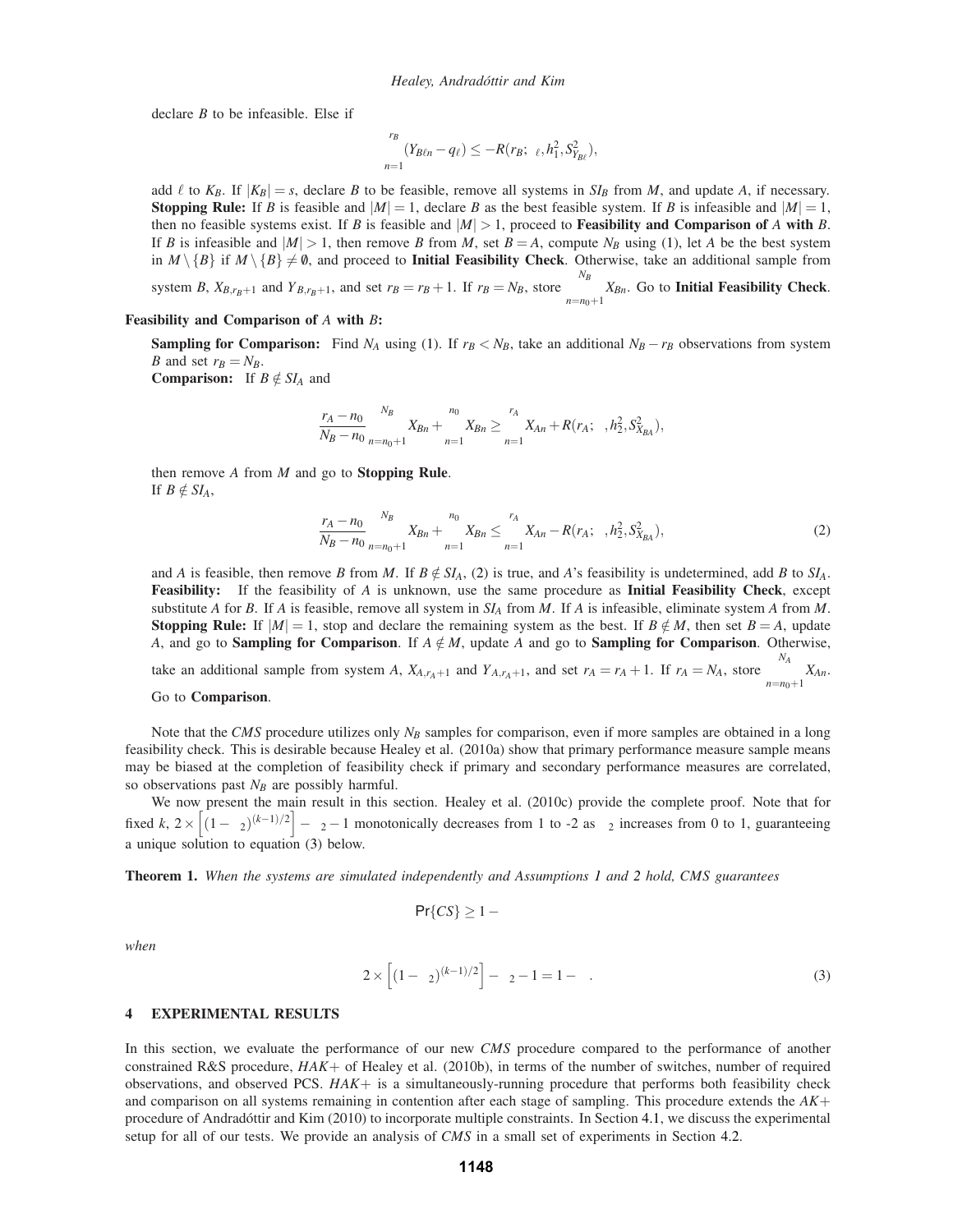### **4.1 Setup**

Our experiments will test the procedures in two different combinations of means with 10,000 macro-replications. The configurations will consider three constrained performance measures. We specify  $\sigma_{x_i}^2 = 1$  and  $\sigma_{y_i\ell}^2 = 1$ . We set  $n_0 = 20$ , and  $\delta$  and  $\varepsilon_\ell$  equal to the sample standard deviation  $1/\sqrt{20}$  of the average when samples have a variance of 1 for all  $\ell = 1,2,3$ . The nominal *PCS* is  $1 - \alpha = 0.95$ . We set the number of acceptable system in  $S_A$  to be zero, as Andradottir and Kim (2010) show that the existence of acceptable systems does not affect results significantly.

The difficult means configuration (DM) attempts to test the validity of the procedures by assigning system means in the most challenging setup. Systems are placed into two groups with respect to the best feasible system *b*: some systems are only slightly inferior, but also feasible by a small amount, and some systems are vastly superior and also only slightly infeasible. All infeasible systems have one constraint that is violated. Hence, in the DM configuration,

$$
x_i = E[X_{in}] = \begin{cases} 0, & i = 1, 2, ..., b - 1, \\ \delta, & i = b, \\ (i - 1)\delta, & i = b + 1, ..., k, \end{cases}
$$

and

$$
y_{i\ell} = E[Y_{i\ell n}] = \begin{cases} -\varepsilon_{\ell}, & i = 1, 2, ..., b, \\ \varepsilon_{\ell}, & i = b + 1, ..., k \text{ and } \ell = 1, \\ -\varepsilon_{\ell} & i = b + 1, ..., k \text{ and } \ell = 2, 3. \end{cases}
$$

We set the constraint levels,  $q_\ell$ , to zero.

We also consider the MIM configuration that will allow us to determine the efficiency at which the procedures determine the feasibility of clearly infeasible or feasible systems and compare substantially distant systems. In the MIM configuration,

$$
x_i = E[X_{ij}] = (i-1)\delta, \quad i = 1, 2, ..., k,
$$

and

$$
y_{i\ell} = E[Y_{i\ell j}] = \begin{cases} -(b-i+1)\varepsilon_{\ell}, & i = 1, 2, ..., b, \\ (i-b)\varepsilon_{\ell}, & i = b+1, ..., k, \text{ and } \ell = 1, \\ -(i-b)\varepsilon_{\ell}, & i = b+1, ..., k, \text{ and } \ell = 2, 3, \end{cases}
$$

where again we set  $q_\ell = 0$ .

To illustrate the combined cost of sampling and switching for our systems, we present the total cost as the combined cost of observations and switches. Hong and Nelson (2005) perform an analysis of total costs when switching costs are a factor of 1, 10, 100, or 1000 times larger than the sampling costs per observation. We feature experimental results for the first factor, 1; the other three factors will yield results that are more favorable to *CMS*.

Systems are simulated independently. Andradóttir and Kim (2010) and Healey et al. (2010a) present empirical results that show that the correlation across primary and secondary performance measures does not have a major impact on performance, so we will not revisit that topic in this paper. Similarly, Batur and Kim (2010) show that correlation across secondary performance measures does not largely affect the performance of the feasibility check procedure *F<sup>I</sup> B*. We expect similar conclusions would be found here, and hence implement our procedures with independent secondary performance measure samples.

### **4.2 Results**

In our experimental results, we display the effectiveness of multiple constrained R&S procedures, with respect to observed PCS, average number of required samples, and average number of switches, while defining a switch to be the initialization and resuming of sampling for a system. We operate the two procedures under similar setups. For example, we choose  $\beta_1$ /*s* =  $\beta_2$  in *HAK*+ and *CMS*, so that error is allocated equally between feasibility check and comparison.

Tables 1 and 2 display the observed PCS, average number of observations, and average number of switches, respectively, for 15 systems with 8 feasible for the DM and MIM configurations, respectively. We choose  $b = \lceil \frac{k+1}{2} \rceil$  to minimize the PCS of our procedures. This setup challenges the PCS of the procedures, as shown by Andradottir and ´ Kim (2010) and Healey et al. (2010b).

The comparison phase of *CMS* makes this procedure less attractive than *HAK*+ with respect to the number of required observations, as seen in Tables 1 and 2. In Table 1, *CMS* requires about 45% more observations than *HAK*+. Similarly, under the MIM configuration in Table 2, *CMS* again requires 45% additional observations.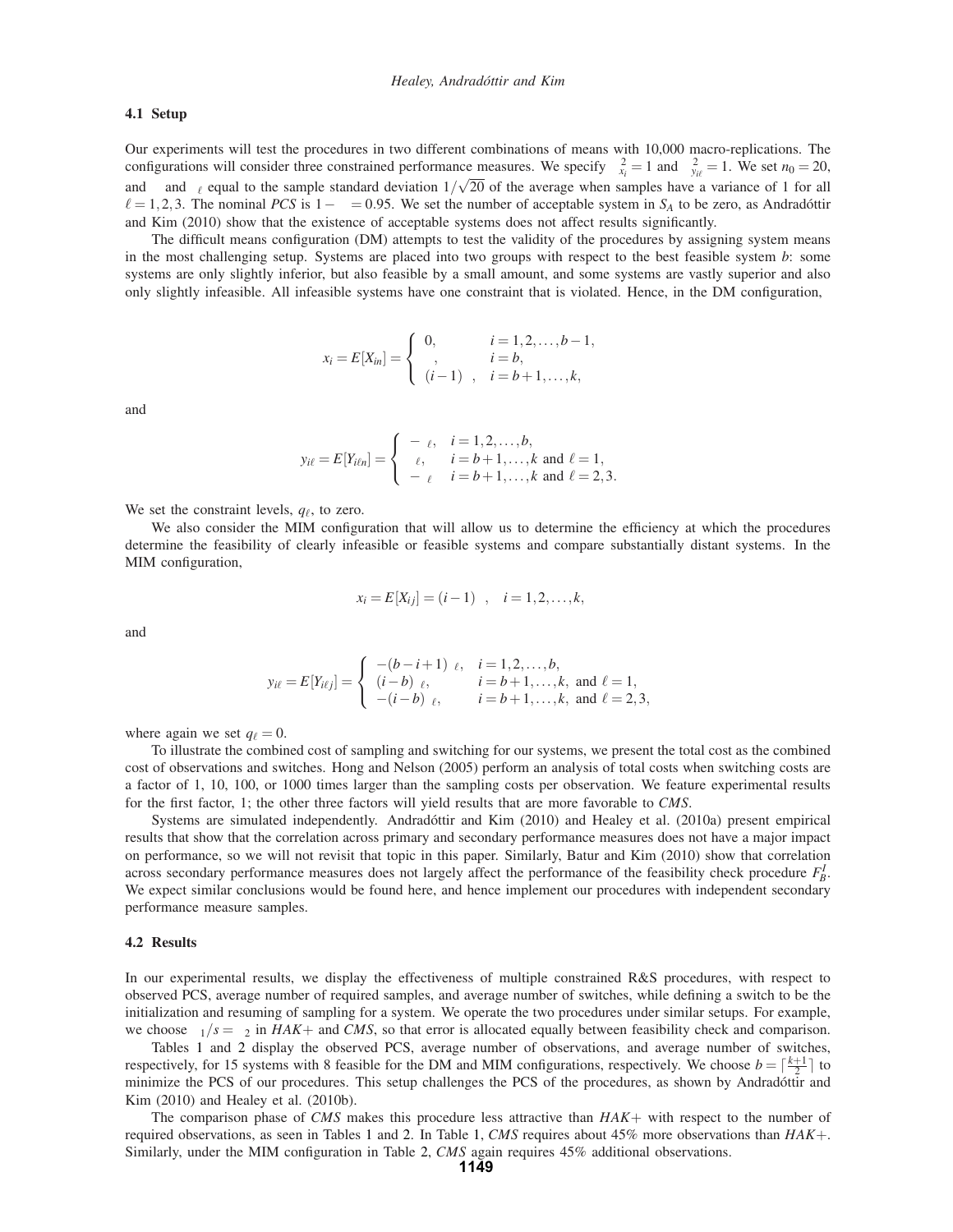#### *Healey, Andradottir and Kim ´*

Table 1: Average number of required observations (OBS), observed PCS, average number of required switches (SWI), and average total cost of samples and switches (TOT), if sampling and switching costs are equal. This table considers the DM configuration.

|                  | OBS  | PCS.  | <b>SWI</b> | <b>TOT</b> |
|------------------|------|-------|------------|------------|
| $HAK+$           | 2392 | 0.980 | 2107       | 4499       |
| CMS <sup>-</sup> | 3472 | 0.993 | 30         | 3502       |

Table 2: Average number of required observations (OBS), observed PCS, average number of required switches (SWI), and average total cost of samples and switches (TOT), if sampling and switching costs are equal. This table considers the MIM configuration.

|        | OBS   | PCS.  | SWI | <b>TOT</b> |
|--------|-------|-------|-----|------------|
| $HAK+$ | 12.70 | 0.999 | 985 | 2255       |
| CMS.   | 1833  | 1.000 | 29  | 1862       |

Since *CMS* was proven valid, the PCS performance in Tables 1 and 2 is expected to be better than the nominal 0.95. We observe this to be true in both cases. Moreover, *CMS* commonly provides a higher PCS than *HAK*+, which is a result of the extra samples needed to limit switches during the procedure's comparison phase.

The last column of Tables 1 and 2 show why *CMS* is a competitive procedure when the cost of switches is counted. *CMS* requires 30 switches in DM and less, 29, in MIM. The other procedure, *HAK*+, can require thousands of switches, as every stage of sampling consists of as little as one observation from each system in contention.

# **5 CONCLUSIONS**

We present the Constrained Minimal Switching, *CMS*, procedure that minimizes the number of switches between simulated systems while finding the best constrained system. This is desirable, as the cost of switching can be expensive. We prove the validity of this procedure and present experimental results that suggest that *CMS* is an efficient option if the cost of switching is equal to the cost of sampling. The full proof of validity, additional experimental results, and a study into the implementation of common random numbers within the *CMS* procedure can be found in Healey et al. (2010c).

### **ACKNOWLEGMENTS**

This research was supported by the National Science Foundation under Grant Numbers CMMI-0400260 and CMMI-0644837. The second author was also supported by the National Science Foundation under Grant Number CMMI-0856600.

# **REFERENCES**

- Andradóttir, S., and S.-H. Kim. 2010. Fully sequential procedures for comparing constrained systems via simulation. *Naval Research Logistics*, 57(5):403-421.
- Batur, D., and S.-H. Kim. 2010. Procedures for feasibility check when the number of systems or constraints is large. To appear in *ACM Transactions on Modeling and Computer Simulation*.
- Chen, H.C., C.H. Chen, and E. Yücesan. 2000. Computing efforts allocation for ordinal optimization and discrete event simulation. *IEEE Transactions on Automatic Control*, 45:960-964.
- Chick, S.E. 2006. Subjective probability and Bayesian methodology. In *Handbooks in Operations Research & Management Science: Simulation*, eds. S.G. Henderson and B.L. Nelson, 225-257. North-Holland: Amsterdam.
- Chick, S.E., and K. Inoue. 2001. New two-stage and sequential procedures for selection the best simulated system. *Operations Research*, 49:732-743.
- Healey, C.M., S. Andradóttir, and S.-H. Kim. 2010a. A dormancy framework for efficient comparison of constrained systems. Technical Report. H. Milton Stewart School of Industrial and Systems Engineering, Georgia Institute of Technology, Atlanta, GA 30332.